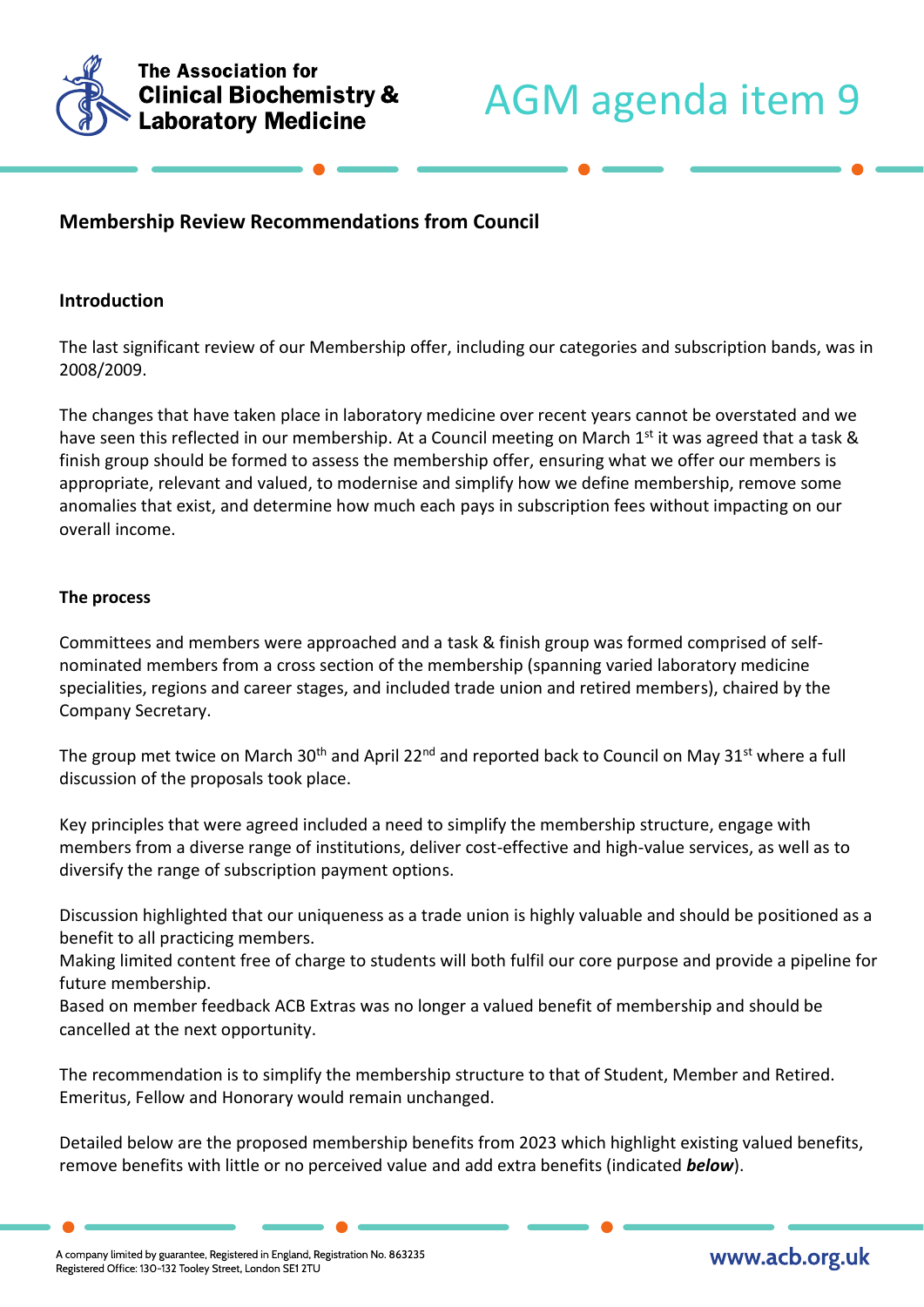# **The Membership Offer**

# **Benefits of membership**

|                                                                                                                                                                                                         | <b>Student</b>     | <b>Member</b>  | <b>Retired</b> |
|---------------------------------------------------------------------------------------------------------------------------------------------------------------------------------------------------------|--------------------|----------------|----------------|
| Regional meetings/webinars discounts<br>Member discounted and free-of-charge year-round event programme                                                                                                 | X                  | X              | X              |
| National events discounts<br>Including UKMedLab, National Audit Meeting and more                                                                                                                        |                    | X              |                |
| Training Programmes – member rates and free<br>Including our residential training courses and management & leadership courses                                                                           |                    | X              |                |
| Scientific Journal<br>The Annals of Clinical Biochemistry                                                                                                                                               | electronic<br>only | $\pmb{\times}$ |                |
| Member newsletter<br>Currently bi-monthly ACB News but may increase in frequency in 2023                                                                                                                | X                  | X              | X              |
| <b>Mailbase</b><br>Open to all in the healthcare science community with its current and future<br>developments led by ACB members                                                                       | X                  | X              | X              |
| <b>Mentoring Programme</b><br>Bespoke platform that connects members as well as providing dedicated support and<br>resources around target and goal setting and development                             |                    | X              |                |
| <b>CPD repository</b><br>Ability to store CPD activities and material in your online account                                                                                                            |                    | X              |                |
| <b>Online resources</b><br>Including material from events and audits, guidelines, research papers, posters and<br>consultations                                                                         |                    | X              |                |
| Research & Innovation Grant eligibility<br>Offering grants to support early stage research                                                                                                              |                    | X              |                |
| Other grants and awards eligibility<br>Including the CP Stewart Memorial Fund, Educational Bursaries and bursaries from<br>other organisations such as Royal College of Pathologists                    |                    | x              |                |
| Access to CSci and EuSpLM registration<br>Chartered Scientist and European Specialist in Laboratory Medicine                                                                                            |                    | X              |                |
| <b>Trade Union support</b><br>The Federation of Clinical Scientists - regional union support, advice and expertise                                                                                      |                    | X              |                |
| <b>Benevolent Fund</b><br>Charitable fund for members and their families providing financial support to those<br>experiencing difficult times                                                           |                    | X              | X              |
| <b>Laboratory Medicine Learning Academy</b><br>Including Online learning, EFLM Academy (usually €15), HEE-funded specialist courses<br>& content and partner content (such as AACC's Adaptive Learning) |                    | X              |                |
| <b>ACB Committee eligibility</b><br>Professional development opportunities, peer networking and the opportunity to<br>advocate for the profession                                                       |                    | x              |                |
| International Committee eligibility<br>As above, but in a global context through the EFLM and IFCC                                                                                                      |                    | X              |                |
| <b>Access to meeting room by appointment</b><br>Access to fair use of our central London boardroom/small events space free of charge                                                                    |                    | X              |                |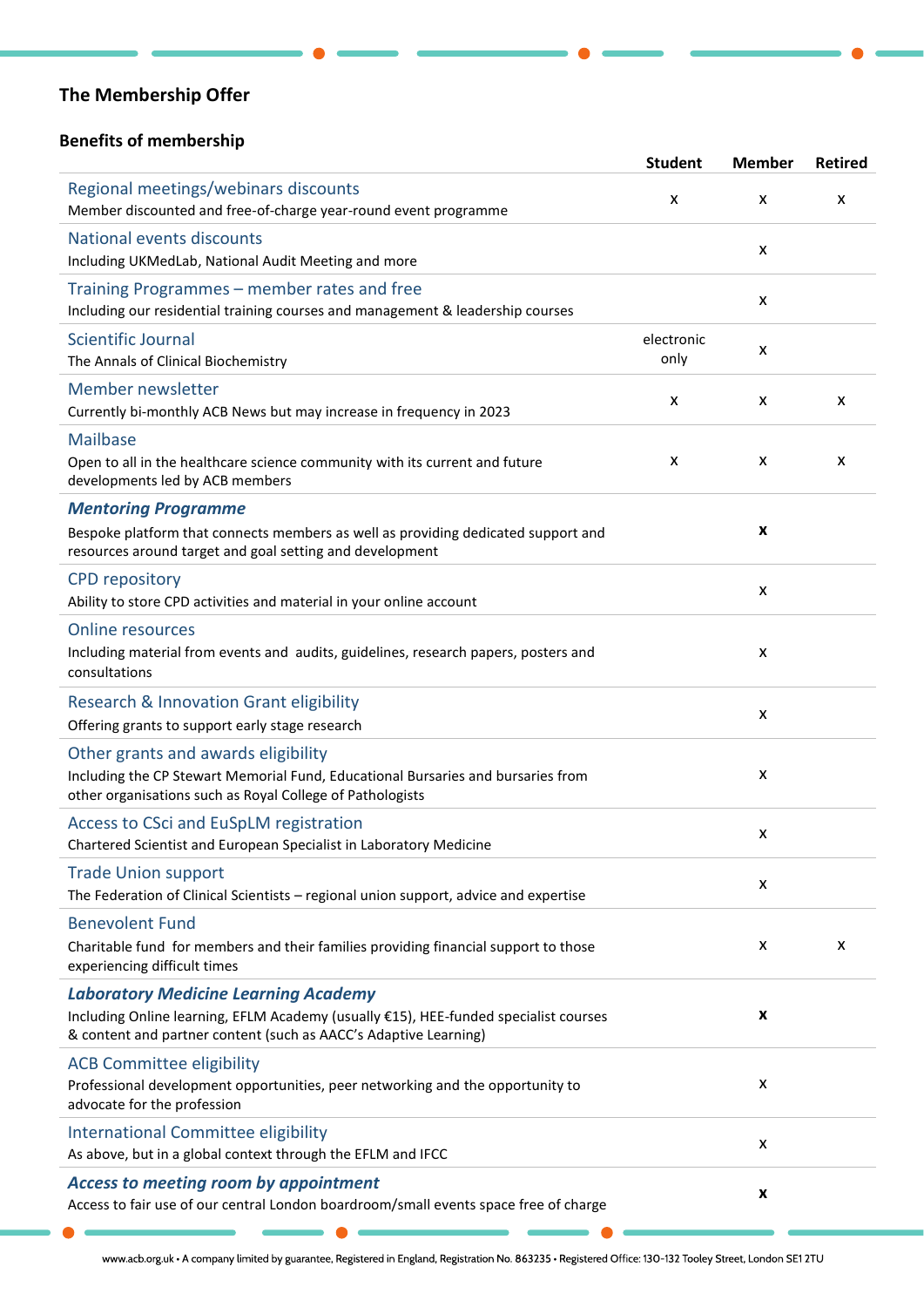# **Proposed changes to categories of membership**

Student – retain this category of membership but no longer incur its neglible fee, instead we should reduce the benefits of membership to just those relevant to students and students interested in moving into the profession in the future.

Federation – this category of membership be discontinued for new applicants, but be honoured for existing 'union only' members. Existing members for whom more than just trade union support would be appropriate should be encouraged to convert to Member.

Overseas – members based outside of the UK & Ireland to be considered within the same categories as those based inside the UK & Ireland so remove Overseas Ordinary and Overseas Student categories of membership.

Retired – the criteria for entry to this category remain the same, but those who are still practicing as a health professional in some form (so likely still requiring access to the Member benefits listed above) should remain Members.

Emeritus, Fellow and Honorary – no changes be made to the awards categories of membership at this time.

Member – all current Ordinary and Overseas Ordinary members across all these sub-set subscription bands enter this category of membership with a single subscription fee.

## **Proposed subscription fees**

| Category | Full<br>Subs fee | <b>Discounted</b><br><b>Subs fee</b> |
|----------|------------------|--------------------------------------|
| Student  | Free             | $\overline{\phantom{0}}$             |
| Member   | £240             | £150                                 |
| Retired  | Free             | -                                    |

The discounted fee would be available to those in their first 5 years of membership.

To mitigate any significant increase for existing Ordinary band 1 members, the 5 years £90 discount would commence from 1st January 2023. After this period most members previously in Ordinary band 1 would move up at least one subscription band level. For all other subscription bands, we consider the 5 years commencing from the date they first joined.

\* Members of the Association of Clinical Biochemists in Ireland would be entitled to the discounted subscription.